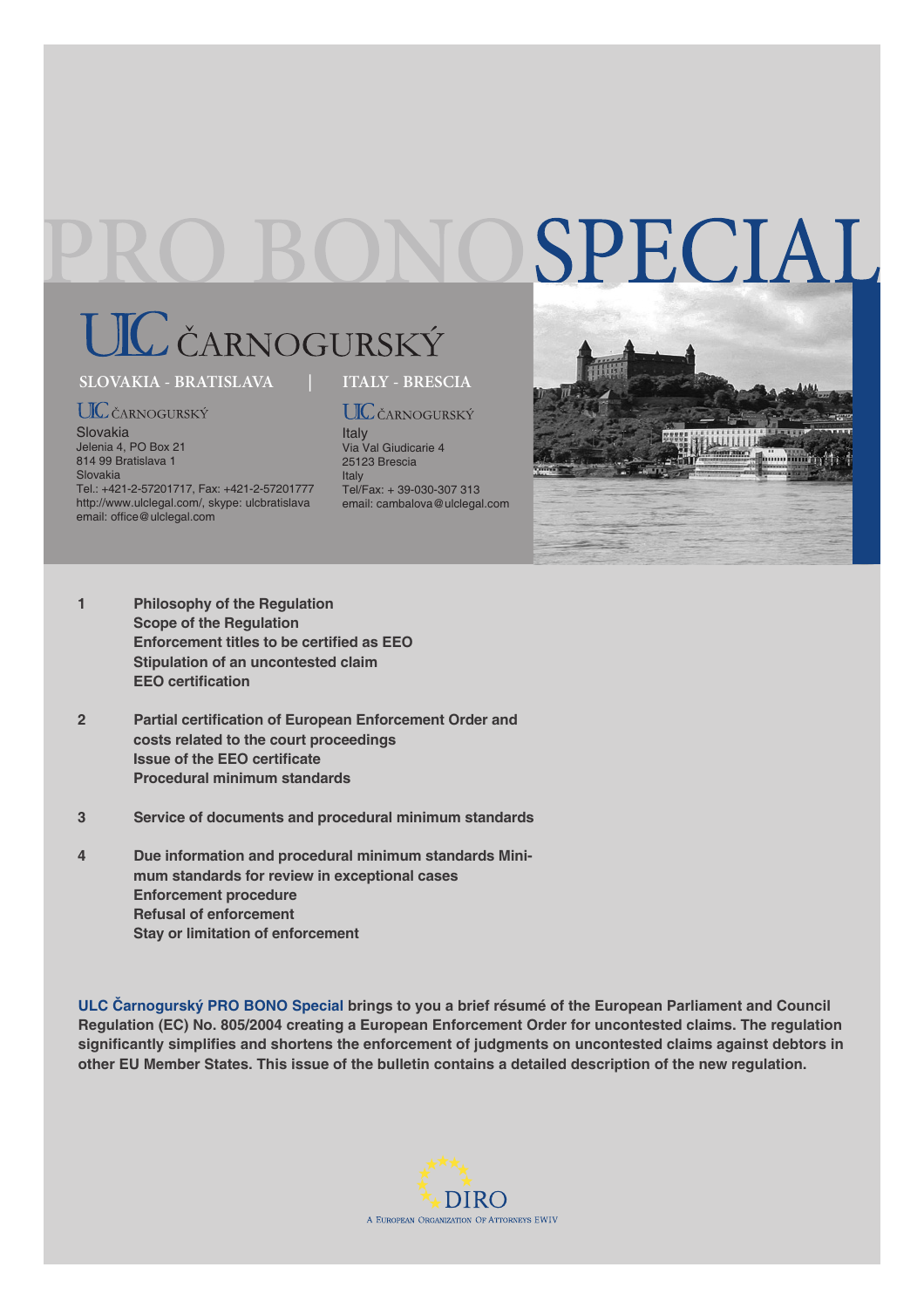

**STRENGTHENING THE POSITION OF CREDITORS IN THE EU – REGULATION OF THE EUROPEAN PARLIAMENT AND OF THE COUNCIL (EC) No 805/2004, CREATING A EUROPEAN ENFORCEMENT ORDER FOR UNCONTESTED CLAIMS**

More than one year and a half has elapsed since the adoption of the Regulation of the European Parliament and of the Council (EC) No 805/2004 (hereinafter the "Regulation") creating a European Enforcement Order for uncontested claims (hereinafter "EEO"). The Regulation has recently (on 21<sup>st</sup> October) entered into force.

#### **Philosophy of the Regulation**

The Regulation represents a significant step towards proper functioning of the internal market in the field of judicial cooperation in civil and commercial matters in that it facilitates the free circulation of judgements, court settlements and other instruments on uncontested claims within EU Member States with the exception of Denmark. The improved efficiency of enforcement in the case of uncontested claims thus goes beyond the earlier **Council Regulation (EC) No 44/2001 on jurisdiction and the recognition and enforcement of judgments in civil and commercial matters**, which introduced a general mechanism for the recognition and enforcement of judgements. The main advantage is that the procedure set out in the new Regulation no longer requires **approval or recognition of supporting documents by the court** in the Member State of enforcement. However, the new Regulation does not prevent creditors from choosing the procedure of recognition and enforcement under the earlier regulation.

**Scope of the Regulation The Regulation applies** to civil and commercial matters regardless of the type of court. It does not, in particular, apply to revenue, custom or administrative matters, nor does it cover the liability of the State for acts and omissions in the exercise of state authority (acta iure imperii). The Regulation also does not apply to the status or capacity of natural persons or the rights in property arising out of matrimonial relationships, wills and successions. It does not apply to bankruptcy, compositions and other analogous proceedings, social security and arbitration.

The enforcement titles, which may be

certified as EEO, are judgements, court **settlements and authentic instruments on uncontested claims**. For the purposes of the Regulation, **judgment** means any judgement given by a court of a Member State, irrespective of whether such judgment is called a decree, order, decision or writ of execution, including the determination of costs or expenses by an officer of the court. **Authentic instrument** means any document which has been formally drawn up or registered as an authentic instrument, and the authenticity of which relates to the signature and the content of the instrument and has been established by a public authority or other authority empowered for that purpose by the Member State in which it originates, that is the Member State in which the authentic instrument has been drawn up or registered and certified as EEO. The Regulation also applies to **decisions delivered following challenges to judgments**, court settlements or authentic instruments certified as European Enforcement Orders.

The **subject** of a judgement, court settlement or authentic document must be an **uncontested claim**. For the purposes of the Regulation, a claim is deemed uncontested if **(1)** the debtor has expressly agreed to it by admission or by means of a settlement which has been approved by a court or concluded before a court in the course of proceedings. A claim is also regarded as uncontested if **(2)** the debtor has never objected to it in the course of the court proceedings in compliance with the relevant procedural regulations of the Member State of origin, or **(3)** the debtor has expressly agreed to it in an authentic document. A claim is also deemed uncontested if **(4)** the debtor has not appeared or been represented at a hearing regarding that claim after having initially objected to the claim in the course of the court proceedings, provided that such a conduct amounts to a tacit admission of the claim or of the facts alleged by the creditor under the law of the Member State of origin.

**Enforcement titles to be certified as EEO** 

**Stipulation of an uncontested claim**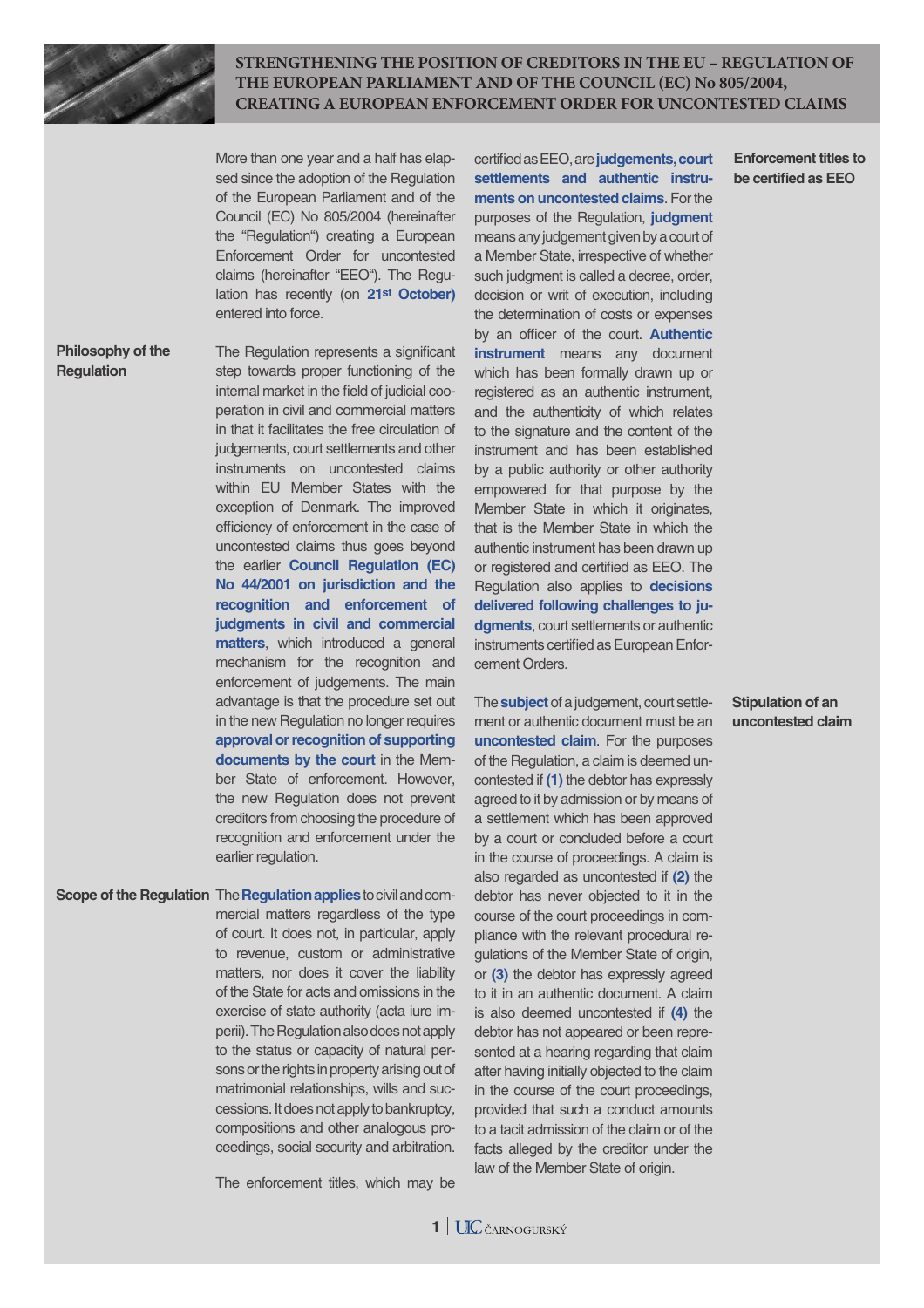#### **EEO** certification

For a judgment on uncontested claim to be enforceable as EEO, the judgment must first be certified as EEO. A judgment which has been certified as EEO in the Member State of origin must be recognised and enforced in other Member States without the need for a declaration of enforceability and without any possibility of opposing its recognition – **the judgment thus abolishes the exequatur requirement**. The EEO certification is effective only within the limits of enforceability of the judgment.

**A judgment shall be certified as EEO provided that the following conditions laid down in the Regulation are met: (1)** the claim must be uncontested, **(2)** the judgment is enforceable in the Member State of origin, **(3)** the judgment does not conflict with the rules on jurisdiction as laid down in sections 3 to 6 of Chapter II of Regulation (EC) No 44/2001 on jurisdiction and the recognition and enforcement of judgments in civil and commercial matters, and **(4)** the court proceedings in the Member State of origin met the minimum procedural standards laid down in the Regulation.

If a claim is deemed uncontested because the debtor has never objected to it in the course of the court proceedings in compliance with the relevant procedural requirements under the law of the Member State of origin, or the debtor has not appeared or been represented at a hearing regarding that claim after having initially objected to the claim in the course of the court proceedings, provided that such a conduct amounts to a tacit admission of the claim or of the facts alleged by the creditor under the law of the Member State of origin and the claim relates to a contract concluded by a person, the consumer, for a purpose that cannot be regarded as being outside his trade or profession and the debtor is consumer, there is one additional requirement under which **(5)** the judgment must be given in the Member State of the debtor's domicile within the meaning of Article 59 of Regulation (EC) No 44/2001.

Whether a party is domiciled in the Member State whose court is seised of the matter is determined in accordance with the law of the state where the court is located. If a party is not domiciled in the Member State whose court is seised of the matter, then, in order to determine whether the party is domiciled in another Member State, the court shall apply the law of that Member State. Domicile is a place where the natural or legal person has its statutory seat, central administration or principal place of business.

A judgment to be certified as EEO may be **certified in whole** or **in part**. If only a part of the judgment meets the requirements of the Regulation, a partial EEO certificate is issued for that part. The Regulation pays specific attention to the costs related to the court proceedings. Where a judgment includes an enforceable decision on the amount of costs related to the court proceedings, including the interest rates, it must be certified as EEO also with regard to such costs unless the debtor has specifically objected to his obligation to bear such costs in the course of the court proceedings in accordance with the law of the Member State of origin.

EEO certificate is issued, using a standard form, **in the language of the judgment**. It is effective within the limits of the enforceability of the judgment. There is no appeal against the issuing of an EEO certificate. The only exception to this rule is the application for the rectification or withdrawal of certificate. If, due to a material error, there is a discrepancy between the judgment and certificate, the certificate shall, **upon application**, be **rectified**. If a certificate has been wrongly granted having regard to the requirements laid down in the Regulation, it shall be **withdrawn**, also upon **application**.

A judgment that has been certified as EEO by the court of origin should, for enforcement purposes, be treated as if it had been issued in the Member State in which enforcement is sought. Arrangements for the enforcement of judgments should be governed by national law. Nevertheless, for the proceedings leading to the enforcement of judgments the Regulation stipulates certain requirements, referred to as **minimum standards**, aimed at ensuring that the debtor is **informed** about the court acti**Partial certification of European Enforcement Order and costs related to court proceedings**

#### **Issue of the EEO certifi cate**

**Procedural minimum standards**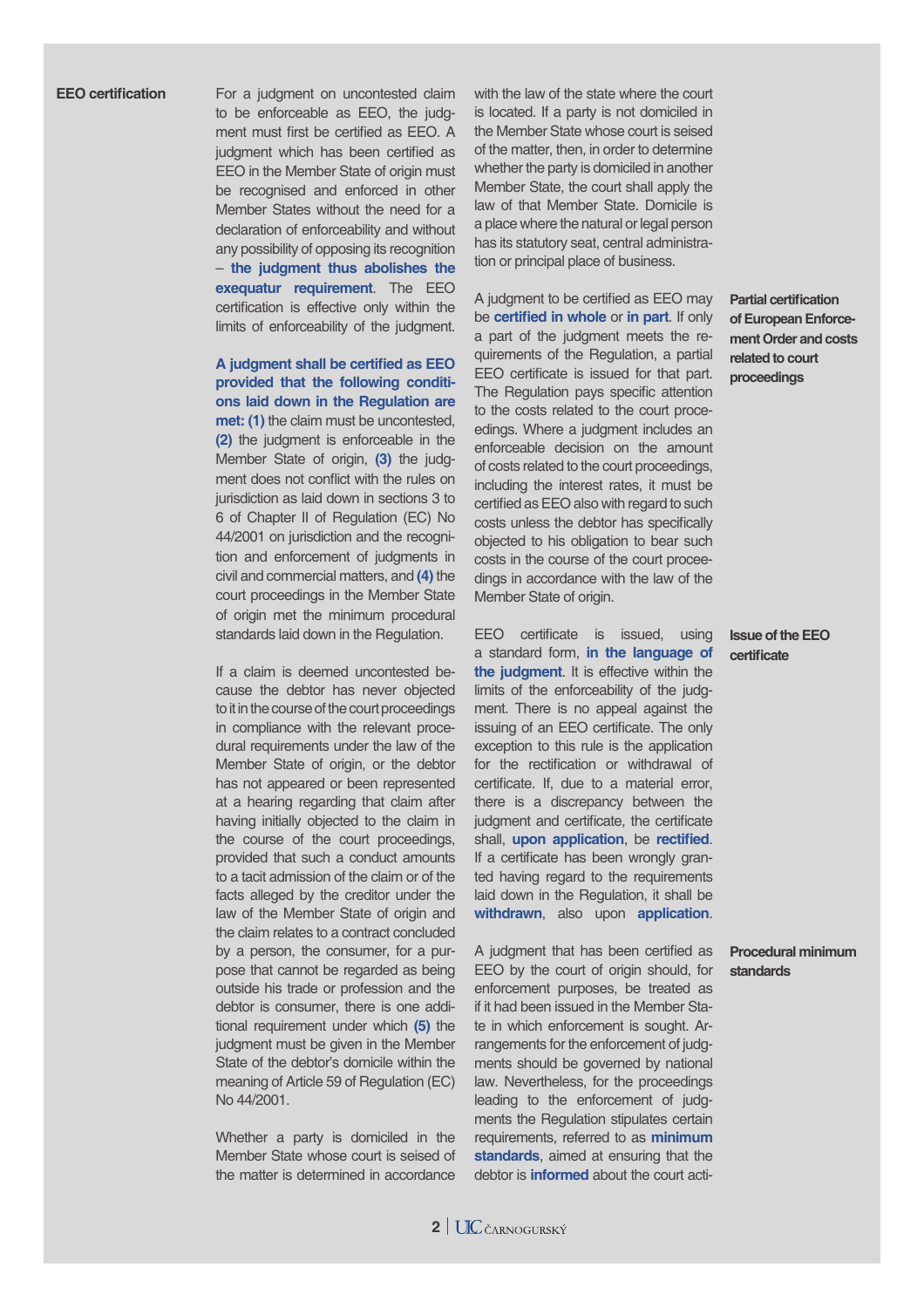on against him, the requirements for his active participation in the proceedings to contest the claim and the consequences of his non-participation, in **sufficient time** and in such a way **so as to enable him to arrange for his defence**. The process of decision making in the Member State of origin and the judgment on the claim must, at all times, meet the requirements set out as minimum standards. **If the proceedings in the Member State of origin did not meet the procedural requirements set as minimum standards**, such non-compliance may still be **cured** and the judgment certified as EEO if the judgment has been served on the debtor in compliance with the provisions of the Regulation governing the service of documents and it was possible for the debtor to challenge the judgment by means of a full review and the debtor has been duly informed in or together with the judgment about the procedural requirements for such a challenge (including the name and address of the institution with which it must be lodged and the time limit for so doing) and the debtor has failed to challenge the judgment in compliance with the relevant procedural requirements. **Where the requirements were not met due to errors in the service of documents**, such non-compliance may be cured if it is proved by the conduct of the debtor in the court proceedings that he has personally received the document in sufficient time to arrange for his defence. The Regulation contains fairly detailed provisions on the minimum standards for the service of documents. It distinguishes three ways of document service: service with proof of receipt by the debtor, service without proof of receipt by the debtor and service on the debtor's representatives.

Service and procedural Service with proof of receipt by the **minimum standards** 

**debtor** is typically used for documents instituting the proceedings or for equivalent documents and may be effected by one of the following methods: **(1) personal service** where the debtor signs acknowledgement of receipt, including the date of receipt, **(2) personal service** where the competent person who effected the service signs a document stating that the debtor has received the document or refused to

receive it without any legal justification, and the date of the service, **(3) postal**  service where the debtor signs and returns acknowledgement of receipt, including the date of receipt, **(4) service by electronic means** such as fax or e-mail, where the debtor signs and returns acknowledgement of receipt, including the date of receipt. Any summons to a court hearing may be served on the debtor also **(5) orally** in a previous court hearing on the same claim and stated in the minutes of that previous hearing. The proof of receipt by the debtor is a document signed by the competent person who effected the service. Such a person must also indicate the method and date of service and, where the document has been served on a person other than the debtor, the name of that person and his relation to the debtor. The person served may acknowledge the receipt under the same conditions.

**Service without proof of receipt by the debtor** may be used for documents instituting the proceedings or equivalent documents and for summons to a court hearing and may be effected by one of the following methods: **(1)** personal service at the debtor's personal address on persons who are living in the same household as the debtor or are employed there, **(2)** if the debtor is a self-employed or legal person, personal service at the debtor's business premises on persons who are employed by the debtor, **(3)**  deposit of the document in the debtor's mailbox, **(4)** deposit of the document at a post office or with competent public authorities and the placing in the debtor's mailbox of written notification of that deposit, provided that the written notification clearly states the character of the document as a court document or the legal effect of the notification as effecting service and setting in motion the running of the time for the purposes of time limits, **(5)** postal service without proof of delivery where the debtor has his address in the Member State of origin, and **(6)** service by electronic means attested by automatic confirmation of delivery, provided that the debtor has expressly consented to this method of service in advance. Both methods of service may also be used in situations where the document must be served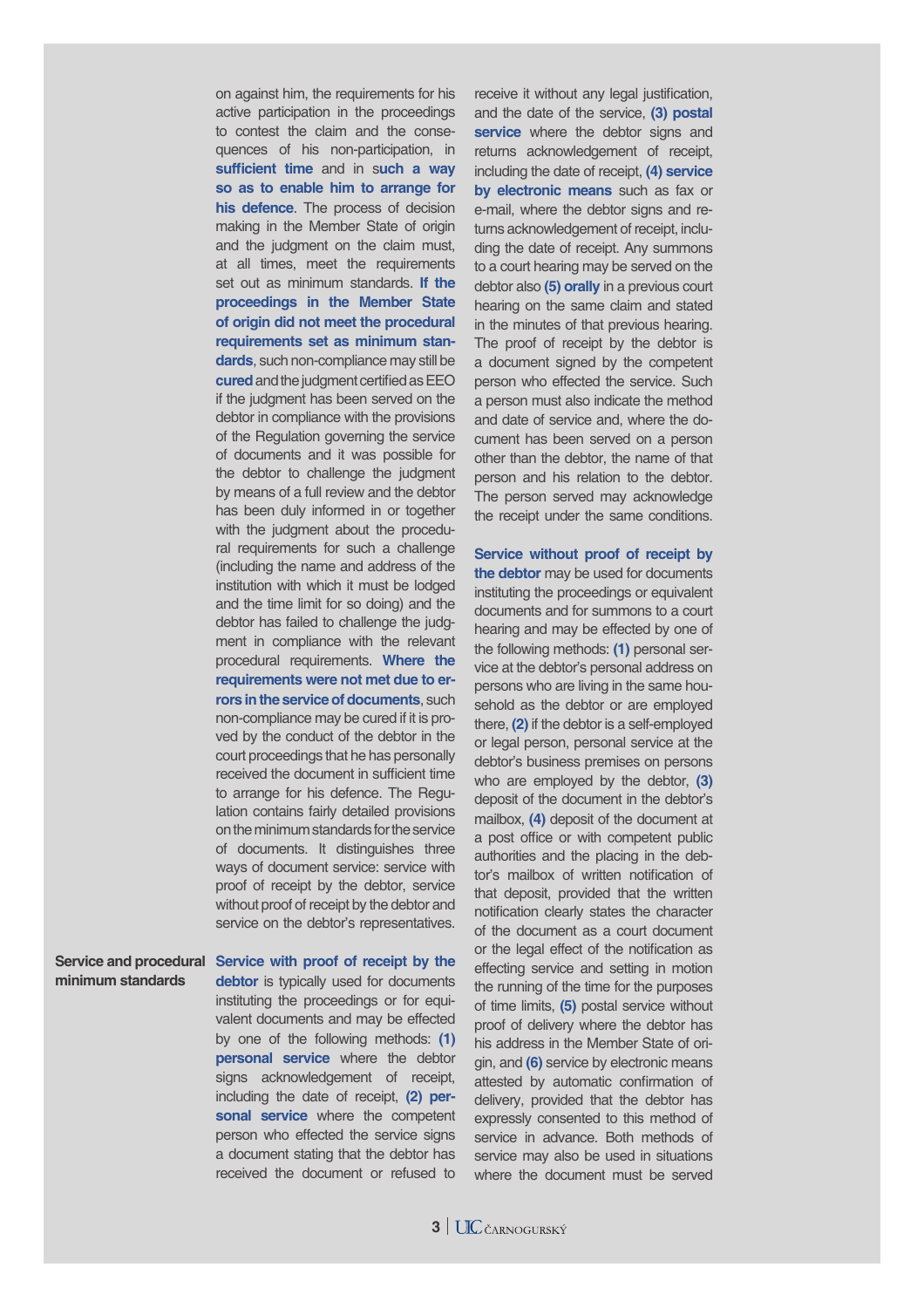on the **debtor's representatives**. This is particularly the case when the debtor cannot represent himself in court, as in the case of a legal person, and where a person to represent him is determined by law, as well as situations where the debtor has authorised another person, in particular a lawyer, to represent him in the specific court proceedings at issue.

#### **Due information and procedural minimum standards**

In order to ensure that the debtor is provided with **due information**, the document instituting the proceedings or equivalent document, or summons or advice attached to such documents, must contain the following due information prescribed by the Regulation. In respect of the **claim**, the debtor must be informed in such documents about the names and addresses of the parties, the amount of the claim, a statement of the reason for the claim and, if interest on the claim is sought, the interest rate and the period for which interest is sought unless statutory interest is automatically added to the principal under the law of the Member State of origin. The Debtor must be provided with due information **about the procedural steps necessary to contest the claim**. This applies, in particular, to information on the procedural requirements necessary to contest the claim, including the time limit for contesting the claim or the time for the court hearing, as applicable, the name and address of the institution to which to respond or before which to appear, as applicable, and whether it is mandatory to be represented by a lawyer. The consequences of an **absence of objection or default of appearance**, in particular, and the possibility that a judgment may be given or enforced against the debtor and the liability for costs related to the court proceedings, must, where applicable, also be a part of such information.

**review in exceptional cases**

**If the minimum standards for procee-Minimum standards for dings are not met**, a judgment may be certified as EEO only in two cases: (1) if the debtor is entitled, under the law of the Member State of origin, to apply for a review of the judgment, the document instituting the proceedings or an equivalent document or the summons to a court hearing was served without proof of receipt by the debtor or its service was not effected in sufficient time to enable him to arrange for his defence without any fault on his part, or if **(2)** the debtor was prevented from objecting to the claim by reason of force majeure or due to extraordinary circumstances without any fault on his part. The Regulation nevertheless provides that in either of the two cases the debtor must act promptly.

#### As mentioned above, the **enforcement procedure is governed by the law of the Member State of enforcement**.

A judgment certified as EEO must be enforced under the same conditions as a judgment handed down in the Member State of enforcement. The person seeking enforcement of a judgment certified as EEO in another Member State is not required, on the grounds of being a foreign national or not being domiciled or resident in the Member State of enforcement, to provide any security, bond, deposit or any other surety, however described.

In connection with the commencement of the procedure, the Regulation requires the debtor to provide the competent enforcement authorities of the Member State of enforcement with certain documents, specifically: **(1)** a copy of the judgment which satisfies the conditions necessary to establish its authenticity, **(2)** a copy of the EEO certificate which satisfies the conditions necessary to establish its authenticity, **(3)** where necessary, a transcription of the EEO certificate or a translation thereof into the official language of the Member State of enforcement; the translation must be certified by a person qualified to do so in that Member State.

The Regulation also provides for a possibility to refuse enforcement. Enforcement may be refused, solely upon application, if the judgment certified as EEO is irreconcilable with an earlier judgment given in any Member State or in a third country, and: **(1)** the earlier judgment involved the same cause of action and was between the same parties, **(2)** the earlier judgment was given in the Member State of enforcement or fulfils the conditions necessary for its recognition in the Member State of enforcement, and **(3)** the irreconcilability was not and could not have been raised as an objection in the court proceedings

#### **Refusal of enforcement**



#### **Enforcement procedure**